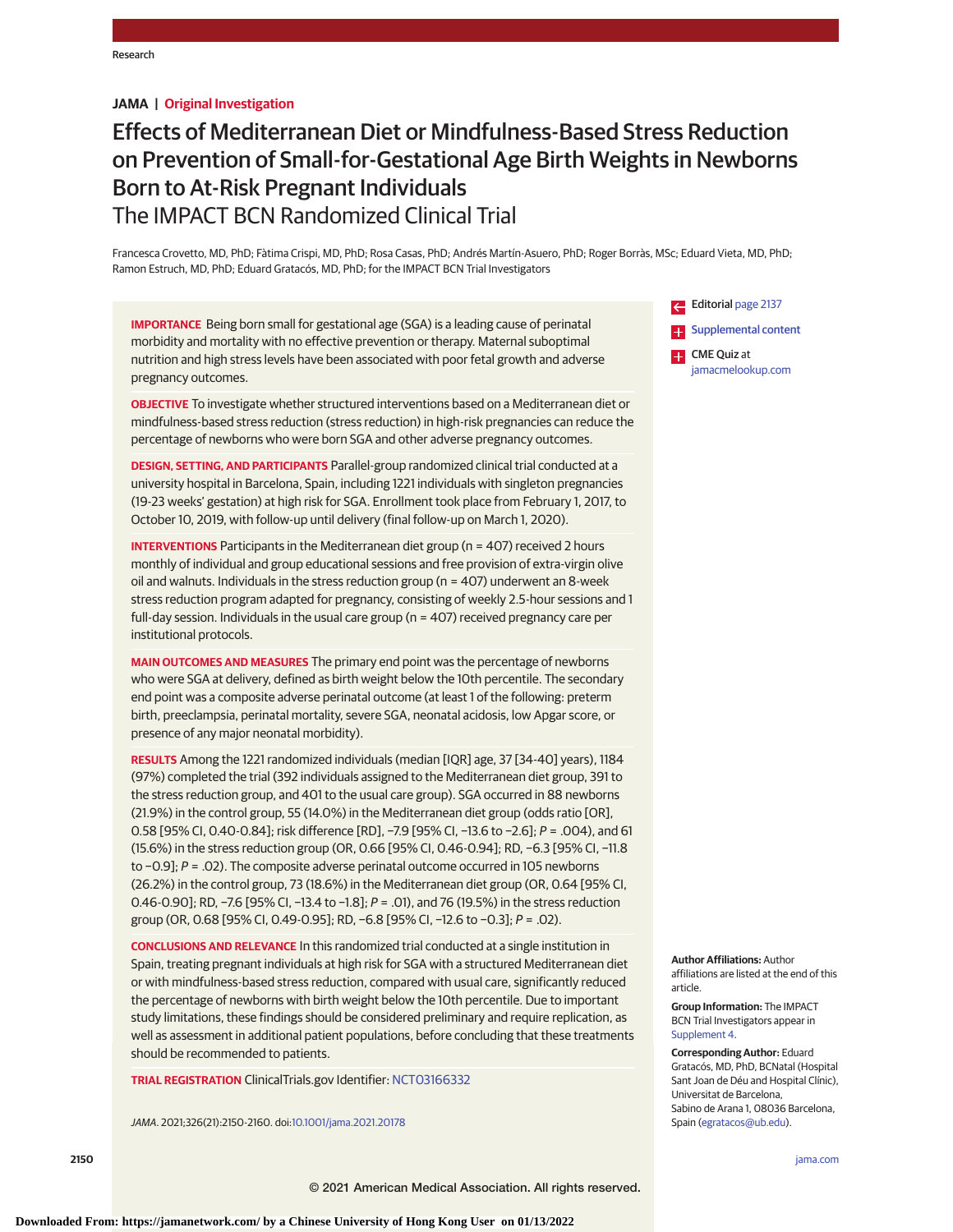nfants who are small for gestational age (SGA), defined as<br>birth weight below the 10th percentile, account for a large<br>proportion of perinatal mortality and morbidity and poor<br>neurodevelopment in children.<sup>1,2</sup> There is cu nfants who are small for gestational age (SGA), defined as birth weight below the 10th percentile, account for a large proportion of perinatal mortality and morbidity and poor tive prevention or therapy for SGA. Maternal lifestyle factors, including suboptimal nutrition and high levels of stress, may be associated with SGA and other obstetric complications.<sup>3,4</sup> This association is thought to potentially be mediated by effects on systemic and placental inflammation, oxidative stress, and cellular senescence, all involved in the pathophysiology of SGA.<sup>5</sup> However, no randomized clinical trials have evaluated the effect of interventions aimed at improving diet, reducing stress, or both on preventing SGA.

Mediterranean diet interventions may reduce adverse health outcomes, such as cardiovascular events, diabetes, cognitive decline, and other inflammatory-based diseases.6,7Two randomized trials using Mediterranean diet in pregnant women with obesity<sup>8</sup> or "normal weight"<sup>9</sup> reported significant reductions in the incidence of gestational diabetes. Although it was not a primary end point, one of these studies also suggested a reduction in the incidence of SGA.<sup>10</sup>

Mindfulness meditation and other mind-body therapies have emerged as helpful adjuncts for stress-related diseases, but there is limited evidence of their effects on objective health outcomes.<sup>11</sup> Mindfulness-based stress reduction (henceforth referred to as *stress reduction*) is a structured program that has been extensively used in medical research.<sup>12,13</sup> In pregnancy, small studies have reported that stress reduction was feasible and associated with lower perceived stress and anxiety.<sup>14</sup> However, no studies have evaluated the effect of stress reduction on pregnancy outcomes.

This study evaluated whether structured lifestyle interventions based on either Mediterranean diet or stress reduction reduce the incidence of birth weight below the 10th percentile and adverse pregnancy outcomes in individuals at risk for SGA.<sup>15</sup>

# **Methods**

# Trial Design

IMPACT BCN (Improving Mothers for a Better Prenatal Care Trial Barcelona) was a parallel, unblinded, randomized clinical trial conducted at BCNatal (Hospital Clínic and Hospital Sant Joan de Déu), a large referral center for maternal-fetal and neonatal medicine in Barcelona, Spain. Details of the trial design are provided in the protocol<sup>16</sup> and available in Supplement 1 and the statistical analysis plan is provided in [Supplement 2.](https://jamanetwork.com/journals/jama/fullarticle/10.1001/jama.2021.20178?utm_campaign=articlePDF%26utm_medium=articlePDFlink%26utm_source=articlePDF%26utm_content=jama.2021.20178) The protocol was approved by the Hospital Clínic institutional review board (HCB-2016-0830). All individuals who agreed to participate provided written informed consent before randomization.

## Participant Selection

All individuals attending routine second trimester ultrasonography scans from 19 weeks 0 days' gestation through 23 weeks 6 days' gestation were screened for eligibility under the Royal College of Obstetricians and Gynaecologists criteria for being

**Key Points**

**Question** Among pregnant individuals at high risk for small-for-gestational age (SGA) newborns, is a Mediterranean diet or mindfulness-based stress reduction effective in preventing SGA at delivery?

**Findings** In this randomized clinical trial that included 1184 individuals with singleton pregnancies, the percentage of newborns with birth weight below the 10th percentile was 14% in the Mediterranean diet group and 15.6% in the mindfulness-based stress reduction group, compared with 21.9% in the usual care group; both interventions resulted in a significantly lower percentage of SGA newborns compared with usual care.

**Meaning** Structured interventions based on a Mediterranean diet or mindfulness-based stress reduction significantly reduced the risk of SGA newborns in individuals at high risk for this condition; however, the findings require replication, as well as assessment in additional patient populations, before concluding that these treatments should be recommended to patients.

at high risk of developing SGA during pregnancy,<sup>15</sup> adapted with minor modifications in an institutional clinical protocol (eTable 1 in [Supplement 3\)](https://jamanetwork.com/journals/jama/fullarticle/10.1001/jama.2021.20178?utm_campaign=articlePDF%26utm_medium=articlePDFlink%26utm_source=articlePDF%26utm_content=jama.2021.20178). Participants were recruited at this time of gestation to allow standardized approach with the maximal information about risk factors, exclude most congenital malformations and miscarriages, and focus the potential effects of the interventions in the second half of gestation. Inclusion criteria were age 18 years or older, fluency in Spanish language, singleton pregnancy, positive fetal heart rate at the time of ultrasonography, and high risk of newborns with SGA according to the adapted criteria of the Royal College of Ob-stetricians and Gynaecologists for SGA<sup>15</sup> (eTable 1 in [Supple](https://jamanetwork.com/journals/jama/fullarticle/10.1001/jama.2021.20178?utm_campaign=articlePDF%26utm_medium=articlePDFlink%26utm_source=articlePDF%26utm_content=jama.2021.20178)[ment 3\)](https://jamanetwork.com/journals/jama/fullarticle/10.1001/jama.2021.20178?utm_campaign=articlePDF%26utm_medium=articlePDFlink%26utm_source=articlePDF%26utm_content=jama.2021.20178). Exclusion criteriawere fetal anomalies, including chromosomal abnormalities, structural malformations, and congenital infections, detected prenatally; neonatal malformations or congenital anomalies diagnosed after birth; inability to perform additional visits; participation in another trial; and maternal intellectual disability or other mental or major psychiatric disorders requiring therapy during pregnancy. Race and ethnicity groups were recorded to describe the study population, categorized by the participants from fixed categories in a self-reported questionnaire, to have information about the generalizability of the results of the trial.

#### Randomization

Participants were randomized in a 1:1:1 ratio to one of the 3 study groups: a Mediterranean diet supplemented with extravirgin olive oil andwalnuts, a stress reduction program, or usual care without any intervention (control group). Randomization was performed immediately after the patient signed the informed consent form using a web-based system and a computer-generated random number. Details are provided in [Supplement 3.](https://jamanetwork.com/journals/jama/fullarticle/10.1001/jama.2021.20178?utm_campaign=articlePDF%26utm_medium=articlePDFlink%26utm_source=articlePDF%26utm_content=jama.2021.20178)

## Interventions and Measurements

The interventions were nonpharmacological and based on counseling and behavioral training that was tested in previous studies.<sup>6,13</sup>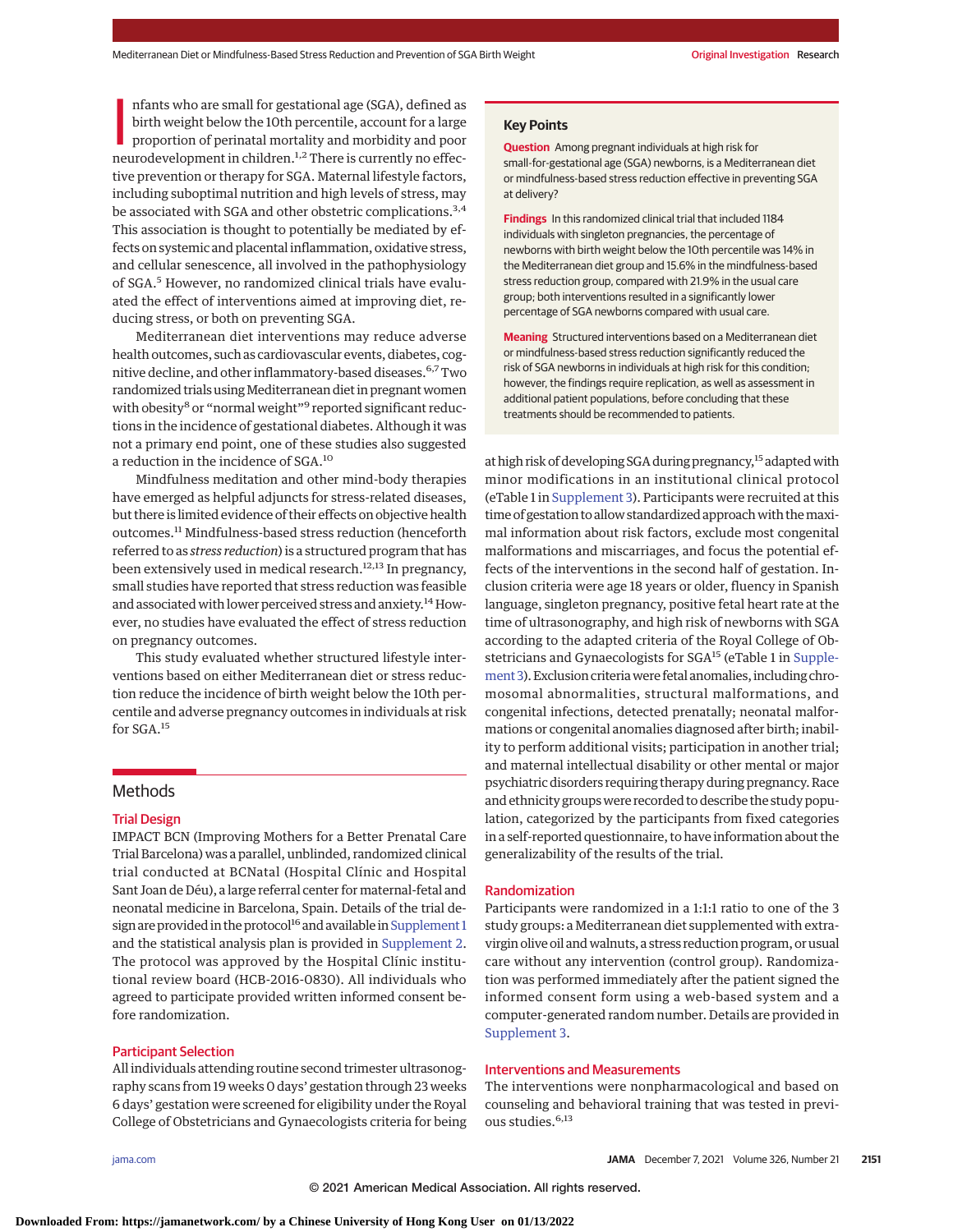#### Mediterranean Diet Program

The dietary intervention, adapted from the PREDIMED trial,<sup>6</sup> aimed to change the general dietary pattern rather than focus on changes in single foods or macronutrients. All participants received olive oil (2 L every month) and 15 g of walnuts per day (450 g every month) at no cost. Dietitians conducted face-to-face interviews at enrollment and monthly until the end of the intervention (34-36 weeks' gestation). The participant received dietary training and personalized advice to increase adherence to the Mediterranean diet (eTable 2 in Supple[ment 3\)](https://jamanetwork.com/journals/jama/fullarticle/10.1001/jama.2021.20178?utm_campaign=articlePDF%26utm_medium=articlePDFlink%26utm_source=articlePDF%26utm_content=jama.2021.20178), including recipes, a quantitative 1-week shopping list of food items according to the season of the year, and a weekly plan of meals with detailed menus that were also available on the trial website. Participants were encouraged to increase the intake of whole grain cereals (≥5 servings/d); vegetables and dairy products (≥3 servings/d); fresh fruit (≥2 servings/d); and legumes, nuts, fish, and whitemeat (≥3 servings/week), as well as olive oil use for cooking and dressings. To achieve a personalized goal, personal and individual recommendationswere introduced in the participant's diet according to height, weight, culture, and dietary preferences. A 151-item food frequency questionnaire validated for this study population,<sup>17</sup> a 7-day dietary journal, and a 17-item dietary assessment score (eTable 2 in [Supplement 3\)](https://jamanetwork.com/journals/jama/fullarticle/10.1001/jama.2021.20178?utm_campaign=articlePDF%26utm_medium=articlePDFlink%26utm_source=articlePDF%26utm_content=jama.2021.20178) were used to assess baseline and final Mediterranean diet adherence. Two weeks after each face-to-face visit, participants underwent telephone interviews. In addition, 4monthly group sessions with up to 20 participants were held to increase adherence. Physical activity was not promoted and energy restriction was not specifically recommended. Additional details of the intervention are provided in [Supplement 3.](https://jamanetwork.com/journals/jama/fullarticle/10.1001/jama.2021.20178?utm_campaign=articlePDF%26utm_medium=articlePDFlink%26utm_source=articlePDF%26utm_content=jama.2021.20178)

## Mindfulness-Based Stress Reduction Program

The stress reduction program was based on the program described by Kabat-Zinn<sup>12</sup> and later adopted by health institutions and tested in clinical trials.<sup>13,18</sup> The stress reduction program was adapted for the pregnancy status of the participants; otherwise, it was consistent with previously described stress reduction programs for adults.<sup>18</sup> Stress reduction instructors all self-identified as women, shared several meditations focused on the participant's relationship with the fetus, encouraged informal "being with the baby" practices, and taught prenatal yoga positions. The 8-week program-structured intervention included weekly 2.5-hour sessions, 1 full-day session, and daily home practice. The stress reduction program included formal and informal techniques, with the goal of enhancing nonjudgmental present-focused awareness and reducing rumination (dysregulated focus on the past) and anxiety. The sessions included didactic presentations, formal 45-minute meditation practices with various mindfulness meditations, mindful yoga, body awareness, and group discussion. Home practice was strongly encouraged and was recommended to consist of 45-minute daily formal practice (eg, sitting and walking meditation, body scanning, yoga stretching) and informal practice (eg, mindfulness of daily activities, the 3-minute breathing space). The stress reduction groups were composed of up to 25 participants and were led by 4 experienced, certified stress reduction instructors who

met regularly to monitor and optimize program implementation with the senior coordinators of the intervention (E.V. and A.M.). The instructors supported practice and were available for individual counseling throughout the 8-week program. A book and MP3s or CDs of formal meditations adapted to pregnancy were provided for home practice, as well as a handbook including several activities for each week of the stress reduction program. Participants could record their activities in a logbook, answer questions regarding the content of the week, and share what they had done in the next session. The trial website provided additional material. Stress reduction practices were encouraged after completion of the 8-week stress reduction period; instructors remained available and offered extra weekly sections, including meditations/yoga and experience-sharing among participants. Additional details of the intervention are provided in [Supplement 3.](https://jamanetwork.com/journals/jama/fullarticle/10.1001/jama.2021.20178?utm_campaign=articlePDF%26utm_medium=articlePDFlink%26utm_source=articlePDF%26utm_content=jama.2021.20178)

#### Control (Usual Care) Group

Pregnant individuals randomized to the usual care group received usual pregnancy care as per institutional protocols.

#### Adherence to the Interventions

All individuals included in the trial had a baseline visit (19 to 23.6 weeks' gestation) and a final visit (34 to 36 weeks' gestation) with a dietitian to assess the 151-item food frequency questionnaire,<sup>17</sup> the 7-day dietary journal, and the 17-item dietary assessment (score range, 0-17) (eTable 2 in [Supple](https://jamanetwork.com/journals/jama/fullarticle/10.1001/jama.2021.20178?utm_campaign=articlePDF%26utm_medium=articlePDFlink%26utm_source=articlePDF%26utm_content=jama.2021.20178)[ment 3\)](https://jamanetwork.com/journals/jama/fullarticle/10.1001/jama.2021.20178?utm_campaign=articlePDF%26utm_medium=articlePDFlink%26utm_source=articlePDF%26utm_content=jama.2021.20178). All participants also provided self-reported lifestyle questionnaires to measure their anxiety and mindful state (State-Trait Anxiety Inventory [STAI] anxiety and personality scores, with anchors from "not at all" to "very much so" [range, 0-80]; Perceived Stress Scale, with anchors from "never" to "very often" [range, score 0-40]; WHO Five Well Being Index, with anchors from "all of the time" to "at no time" [score range, 0-100]; and Five Facet Mindfulness Questionnaire [FFMQ], with anchors from "always true" to "never" [score range, 8-40 for the observation, description, awareness, and nonjudgmental facets and 7-35 for nonreactivity facet]). Specific details are provided in [Supplement 3.](https://jamanetwork.com/journals/jama/fullarticle/10.1001/jama.2021.20178?utm_campaign=articlePDF%26utm_medium=articlePDFlink%26utm_source=articlePDF%26utm_content=jama.2021.20178)

A high adherence to the Mediterranean diet intervention was defined as an improvement of at least 3 points in the final score of the 17-item dietary screener compared with the baseline score. Adherence to the stress reduction intervention was considered high if at least 6 of 9 stress reduction sessions were attended.

Aside from the study interventions, the 3 study groups received the same pregnancy care, including follow-up by maternal-fetal specialists, according to institutional guidelines. Study investigators did not participate in the clinical care of trial participants.

#### **Outcomes**

The prespecified primary end point was the percentage of newborns who were SGA at birth, defined as birth weight below the 10th percentile for gestational age<sup>19</sup> according to local standards.<sup>20</sup>

The prespecified secondary end point was the percentage of newborns with adverse perinatal outcome, defined as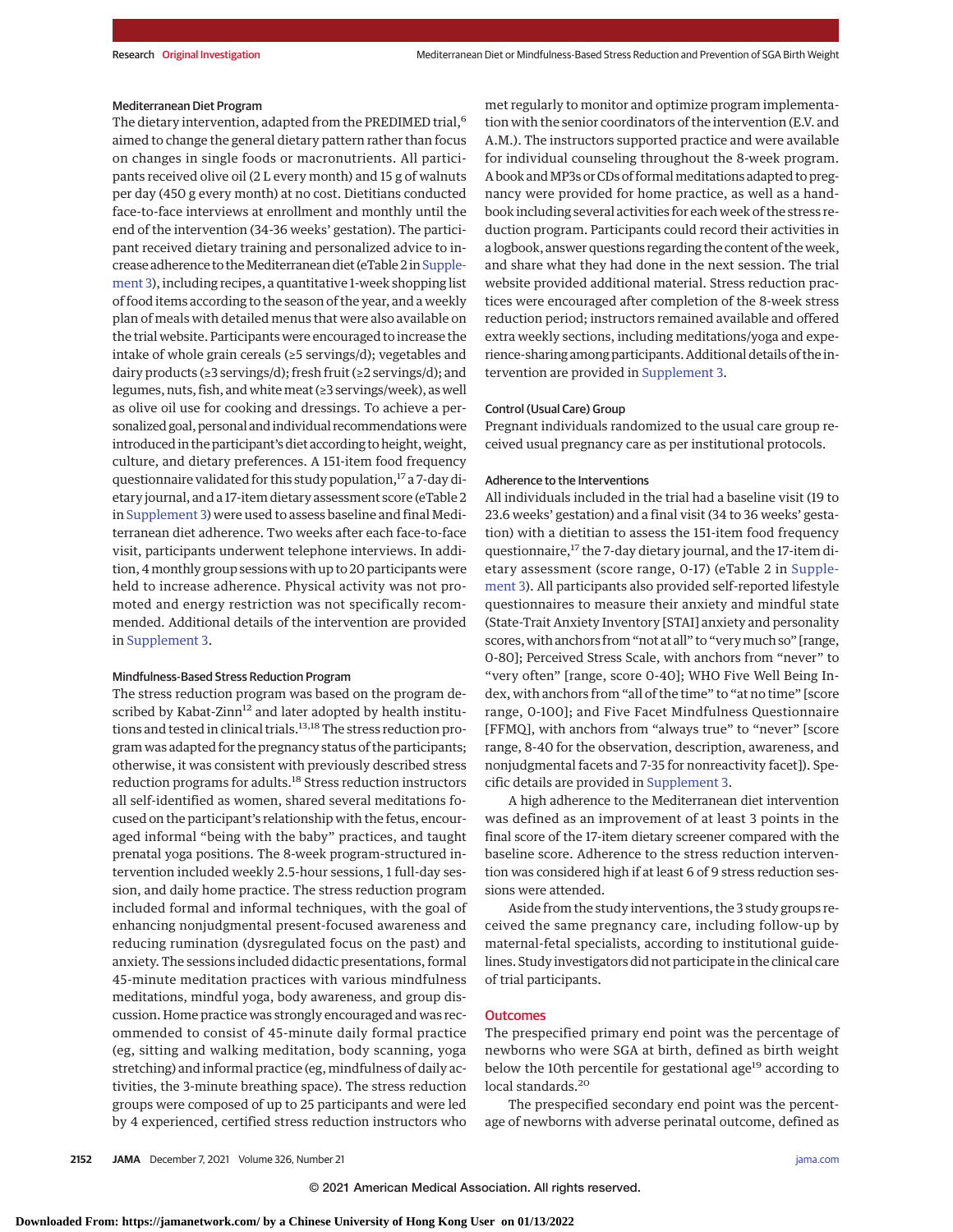a composite of either preterm birth less than 37 weeks' gestation, preeclampsia, perinatal mortality, severe SGA (birth weight below the third percentile), neonatal acidosis, Apgar score below 7 at 5 minutes, or the presence of any major neonatal morbidity. Major neonatal morbidity was defined as the presence of intraventricular hemorrhage grade III/IV, necrotizing enterocolitis, periventricular leukomalacia, sepsis, bronchopulmonary dysplasia, or hypoxic-ischemic encephalopathy. Details on definitions for secondary composite outcome components are provided in [Supplement 3.](https://jamanetwork.com/journals/jama/fullarticle/10.1001/jama.2021.20178?utm_campaign=articlePDF%26utm_medium=articlePDFlink%26utm_source=articlePDF%26utm_content=jama.2021.20178) Other preestablished secondary end points were Bayley-III score, blood pressure, and heart rate evaluated at 2 years of corrected postnatal age. Collection of outcomes related to infants at 2 years of postnatal age is ongoing.

A prespecified subgroup analysiswas designed to assess the influence of several baseline variables in relation with the primary end point in each of the intervention groups (Mediterranean diet or stress reduction) vs the usual care group as follows: maternal age 40 years or younger/older than 40 years; White/not White; low/high socioeconomic status; prepregnancy body mass index (BMI; calculated as weight in kilograms divided by height in meters squared) less than 30/ greater than or equal to 30; chronic hypertension; diabetes; parity (multiparous/nulliparous); use of assisted reproductive technology; previous adverse obstetrical history; high risk of preeclampsia; smoking during pregnancy; yoga/relaxation during pregnancy; and baseline high/low total Mediterranean diet score.

Additionally, other prespecified exploratory outcomes (perinatal and neonatal data, questionnaires, and biomarkers) were evaluated and are listed in [Supplement 3.](https://jamanetwork.com/journals/jama/fullarticle/10.1001/jama.2021.20178?utm_campaign=articlePDF%26utm_medium=articlePDFlink%26utm_source=articlePDF%26utm_content=jama.2021.20178)

Several prespecified biomarkers were evaluated in a subsample of randomly selected participants (30%) to assess the biological effects of the interventions. In 140 participants from each study group, plasma oleic, α-linoleic, and α-linolenic acids (biomarkers of walnut consumption) and urinary hydroxytyrosol metabolites (biomarkers of olive oil consumption) were measured at the baseline visit and a final visit. In 50 to 60 participants from each study group (excluding those receiving corticosteroid treatment), the 24-hour urinary cortisone/cortisol ratio (estimating the activity of 11β-hydroxysteroid dehydrogenase type 2) was measured at the baseline and final visits.

All end point–related medical records were examined by trained research staff members blinded to the intervention received.

#### Sample Size Calculation

The study was powered for the primary outcome of SGA. Assuming that 30% of individuals would give birth to newborns affected by SGA,<sup>15</sup> it was hypothesized that the Mediterranean diet or stress reduction program could reduce the incidence of SGA by 30%, which corresponds to a 9% absolute risk difference. The 30% relative reduction in the primary outcome was set as a likely observed effect, based on expert opinions of the members of the steering committee and other maternal-fetal specialists at the hospital.<sup>21</sup> Assuming a type I error of 5% and aiming for a power of 80%, the sample size estimate for the primary outcome was 1101 participants (367 per study group).

The required sample size was also calculated for the secondary composite adverse perinatal outcome. It was assumed that an adverse perinatal outcome would occur in 15% of the participants<sup>22,23</sup> and that the interventions could reduce this percentage by 50%, which corresponds to an 8% absolute risk difference. Assuming a type I error of 5% and aiming for a power of 80%, the sample size estimate for the secondary outcomewas 1218 participants (406 per group).

The larger sample size estimate of 1218 was adopted as the trial's enrollment target. Differences in the primary outcome were prespecified as confirmatory, while the findings on the secondary end points should be interpreted as exploratory.

#### Statistical Analysis

In the full analysis set, participants were analyzed according to their randomization group, excluding those who withdrew consent for participation in the trial and those whose fetuses/ neonates had a malformation diagnosed during pregnancy or in the postnatal period from analysis.

One interim analysis was performed at 50% sample recruitment using the O'Brien-Fleming approach. Members of the datamonitoring committee, but not any investigator of the trial, were informed about the interim analysis. The 1-sided α to indicate statistical significance adjusted at the nominal level was .0015 (2-sided α = .0031) at the interim analysis and .0245 (2-sided  $\alpha$  = .0490) at the final analysis. The primary end point, the percentage of newborns with a birth weight below the 10th percentile, was analyzed and compared between groups using generalized linear models for binary response with an unadjusted model (1 for each intervention group); intervention effects were reported using odds ratios (ORs) with 95% CIs. Statistical significance was computed using the Wald test.

Hochberg adjustment for multiple comparisons was applied to the primary end point of each intervention group (Mediterranean diet or stress reduction) vs the usual care group. The *P* values for comparisons were put into descending order: if the highest*P*value was lower than the threshold (.0490), the study would be interpreted as positive for each intervention group vs no intervention; if the highest *P* value was higher than the threshold (.0490), the study would be interpreted as null for this study group and the next *P* value would need to be lower than .0245 (.0490/2) to conclude that therewas a positive comparison of one of the intervention groups vs no intervention. For the main variable, missing data were imputed using the worst-case strategy.

For the analyses of the secondary end point, a logistic regression model was used; no imputations of missing data and no α adjustments were made; all secondary statistical tests were applied with a 2-sided significance level of .05. Because of the potential for type I error due to multiple comparisons, findings on the secondary end point should be interpreted as exploratory.

Primary and secondary end points were also evaluated in the full analysis set (as previously defined but without the exclusion of fetal/neonatal malformation) and the perprotocol analysis (ie, excluding those individuals without high adherence to the intervention: improvement from baseline to final score <3 points for the Mediterranean diet group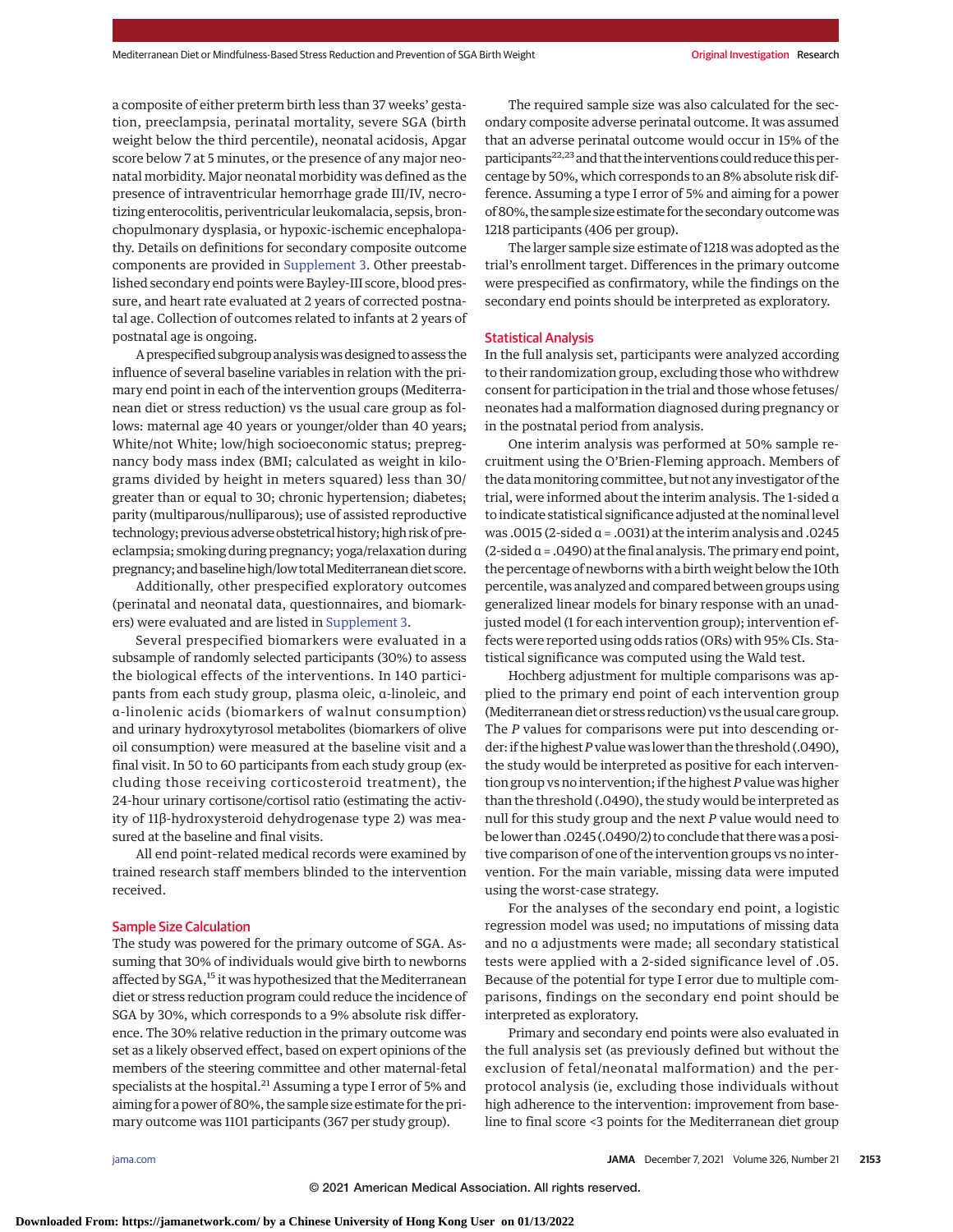Figure 1. Flow of Participants in a Study of the Effects of Mediterranean Diet or Mindfulness-Based Stress Reduction on Prevention of Small-for-Gestational Age Birth Weights



Participants who withdrew consent delivered at between 33 and 40 weeks' gestation.

and attendance to less than 6 of 9 class sessions for the stress reduction group).

The subgroup analysis was performed according to a logistic regression model to test the intervention and subgroup interaction (including subgroup, intervention, and intervention × subgroup as fixed effects in the model). The subgroup analyses should be interpreted as exploratory.

All other efficacy variables defined as exploratory outcomes in this study (described in [Supplement 3\)](https://jamanetwork.com/journals/jama/fullarticle/10.1001/jama.2021.20178?utm_campaign=articlePDF%26utm_medium=articlePDFlink%26utm_source=articlePDF%26utm_content=jama.2021.20178) were analyzed as follows:  $χ²$  test was used for categorical variables and analysis of variance or analysis of covariance with baseline adjustment were used for continuous variables.

Details of the statistical analyses are provided in the statistical analysis plan in [Supplement 2.](https://jamanetwork.com/journals/jama/fullarticle/10.1001/jama.2021.20178?utm_campaign=articlePDF%26utm_medium=articlePDFlink%26utm_source=articlePDF%26utm_content=jama.2021.20178) The statistical software R, version 4.0.3 (R Foundation), and SPSS, version 26 (IBM), were used for data analyses.

## Results

# Baseline Characteristics

From February 2017 to October 2019, a total of 2186 pregnant individuals who attended second trimester ultrasonography scans were considered eligible for study inclusion. However, 965 of these individuals (44%) were excluded from recruitment to the trial because they did not fulfill the inclusion criteria, met at least 1 of the exclusion criteria, or declined to participate (Figure 1; eTable 3 in [Supplement 3\)](https://jamanetwork.com/journals/jama/fullarticle/10.1001/jama.2021.20178?utm_campaign=articlePDF%26utm_medium=articlePDFlink%26utm_source=articlePDF%26utm_content=jama.2021.20178). Of the 1221 participants (median age, 37 [IQR, 34-40] years) who underwent randomization, 27 (2.2%) withdrew consent and 10 (0.8%) were excluded for a fetal/neonatal malformation diagnosed after randomization. Two participants were lost to follow-up. Study groups were similar with regard to baseline characteristics (Table 1; eTable 4 in [Supplement 3\)](https://jamanetwork.com/journals/jama/fullarticle/10.1001/jama.2021.20178?utm_campaign=articlePDF%26utm_medium=articlePDFlink%26utm_source=articlePDF%26utm_content=jama.2021.20178).

#### Primary End Point

SGA occurred in 88 of 401 participants (21.9%) in the control group compared with 55 of 392 (14%) in the Mediterranean diet group (odds ratio [OR], 0.58 [95% CI, 0.40 to 0.84]; risk difference, −7.9 [95% CI, −13.6 to −2.6]; *P* = .004) and 61 of 391 (15.6%) in the stress reduction group (OR, 0.66 [95% CI, 0.46 to 0.94]; risk difference, −6.3 [95% CI, −11.8 to −0.9]; *P* = .023) (Table 2; eTable 5 in [Supplement 3\)](https://jamanetwork.com/journals/jama/fullarticle/10.1001/jama.2021.20178?utm_campaign=articlePDF%26utm_medium=articlePDFlink%26utm_source=articlePDF%26utm_content=jama.2021.20178). The probabilities of SGA at birth by study group are shown in Figure 2 and eFigure 1 in [Supplement 3.](https://jamanetwork.com/journals/jama/fullarticle/10.1001/jama.2021.20178?utm_campaign=articlePDF%26utm_medium=articlePDFlink%26utm_source=articlePDF%26utm_content=jama.2021.20178) The results of the analysis of the full analysis set with the inclusion of those neonates with a malformation diagnosed after randomization is shown in eFigure 2 and eTable 6 in [Supplement 3.](https://jamanetwork.com/journals/jama/fullarticle/10.1001/jama.2021.20178?utm_campaign=articlePDF%26utm_medium=articlePDFlink%26utm_source=articlePDF%26utm_content=jama.2021.20178)

#### Secondary End Point

The composite adverse perinatal outcome occurred in 105 of 400 participants (26.2%) in the control group compared with 73 of 392 (18.6%) in the Mediterranean diet group (OR, 0.64 [95% CI, 0.46 to 0.90]; risk difference, −7.6 [95% CI, −13.4 to −1.8]; *P* = .01) and 76 of 390 (19.5%) in the stress reduction group (OR, 0.68 [95% CI, 0.49 to 0.95]; risk difference, −6.8 [95% CI, −12.6 to −0.3]; *P* = .02). Details regarding the components of the adverse perinatal outcome are provided in Table 2 and eTable 5 in [Supplement 3.](https://jamanetwork.com/journals/jama/fullarticle/10.1001/jama.2021.20178?utm_campaign=articlePDF%26utm_medium=articlePDFlink%26utm_source=articlePDF%26utm_content=jama.2021.20178) The results of the analysis of the full analysis set with the inclusion of those neonates with amalformation diagnosed after randomization are shown in eFigure 2 and eTable 6 in [Supplement 3.](https://jamanetwork.com/journals/jama/fullarticle/10.1001/jama.2021.20178?utm_campaign=articlePDF%26utm_medium=articlePDFlink%26utm_source=articlePDF%26utm_content=jama.2021.20178)

## Subgroup Analyses

Baseline subgroup analyses of the primary outcome showed no significant differences in most outcomes (all *P* values for interaction >.05), with the exception of smoking during pregnancy (*P* value for interaction = .01) (eFigure 3 in [Supplement 3\)](https://jamanetwork.com/journals/jama/fullarticle/10.1001/jama.2021.20178?utm_campaign=articlePDF%26utm_medium=articlePDFlink%26utm_source=articlePDF%26utm_content=jama.2021.20178).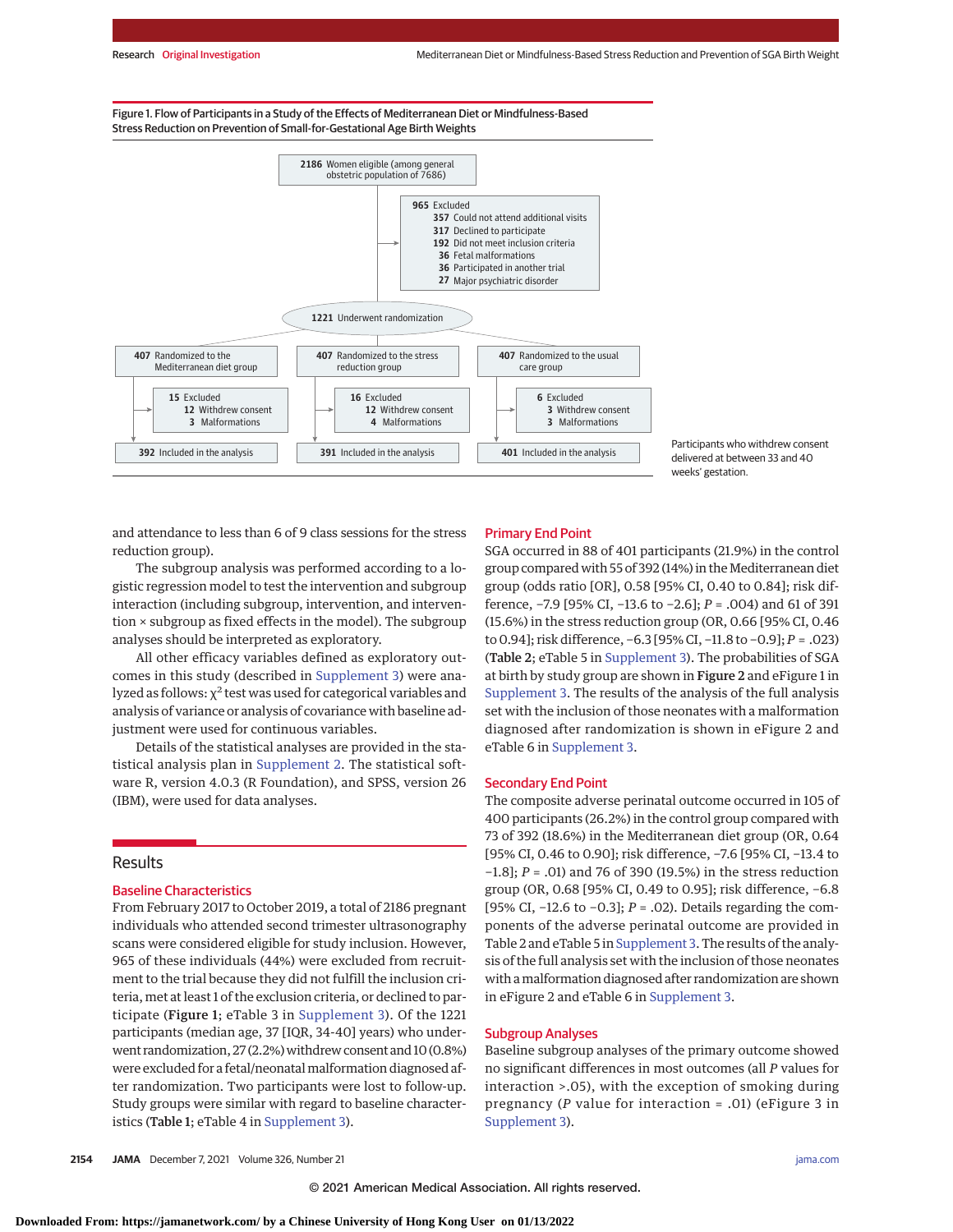Table 1. Baseline Characteristics of Participants in a Study of the Effects of Mediterranean Diet or Mindfulness-Based Stress Reduction on Prevention of Small-for-Gestational Age (SGA) Birth Weights

|                                                 | No. (%)                           |                                        |                           |  |  |  |
|-------------------------------------------------|-----------------------------------|----------------------------------------|---------------------------|--|--|--|
| Characteristic                                  | Mediterranean diet<br>$(n = 392)$ | <b>Stress reduction</b><br>$(n = 391)$ | Usual care<br>$(n = 401)$ |  |  |  |
| Age, median (IQR), y                            | 37.2 (34.5-40.4)                  | 37.6 (33.9-40.4)                       | 37 (33.2-40.5)            |  |  |  |
| Race and ethnicity <sup>a</sup>                 |                                   |                                        |                           |  |  |  |
| Asian                                           | 8(2)                              | 6(1.5)                                 | 8(2)                      |  |  |  |
| <b>Black</b>                                    | 8(2)                              | 7(1.8)                                 | 7(1.7)                    |  |  |  |
| Latin American                                  | 54 (13.8)                         | 67(17.1)                               | 61(15.2)                  |  |  |  |
| Maghreb                                         | 8(2)                              | 10(2.6)                                | 9(2.2)                    |  |  |  |
| White                                           | 314 (80.1)                        | 301 (77)                               | 316 (78.8)                |  |  |  |
| Socioeconomic status <sup>b</sup>               |                                   |                                        |                           |  |  |  |
| High                                            | 234 (59.7)                        | 214 (54.7)                             | 229 (57.1)                |  |  |  |
| Medium                                          | 138 (35.2)                        | 146 (37.3)                             | 143 (35.7)                |  |  |  |
| Low                                             | 20(5.1)                           | 31(7.9)                                | 29(7.2)                   |  |  |  |
| BMI before pregnancy, mean                      | 24(4.8)                           | 24(5)                                  | 23.9(4.8)                 |  |  |  |
| Previous medical condition                      | 173(44.1)                         | 183 (46.8)                             | 174 (43.4)                |  |  |  |
| Autoimmune disease                              | 59 (15.1)                         | 53 (13.6)                              | 70(17.5)                  |  |  |  |
| Obesity <sup>c</sup>                            | 47(12)                            | 48 (12.3)                              | 46(11.5)                  |  |  |  |
| Thyroid disorder                                | 46(11.7)                          | 54 (13.8)                              | 34(8.5)                   |  |  |  |
| <b>Diabetes</b>                                 | 21(5.4)                           | 20(5.1)                                | 16(4)                     |  |  |  |
| Minor psychiatric disorder <sup>d</sup>         | 13(3.3)                           | 19 (4.9)                               | 19(4.7)                   |  |  |  |
| Chronic hypertension                            | 12(3.1)                           | 13(3.3)                                | 21(5.2)                   |  |  |  |
| Chronic kidney disease                          | 8(2)                              | 9(2.3)                                 | 8(2)                      |  |  |  |
| Obstetric adverse history                       | 92(23.5)                          | 79 (20.2)                              | 87(21.7)                  |  |  |  |
| Previous SGA birth                              | 69 (17.6)                         | 57(14.6)                               | 72 (18)                   |  |  |  |
| Previous preterm birth                          | 27(6.9)                           | 19(4.9)                                | 22(5.5)                   |  |  |  |
| Previous preeclampsia                           | 26(6.6)                           | 21(5.4)                                | 21(5.2)                   |  |  |  |
| Previous stillbirth                             | 14(3.6)                           | 8(2)                                   | 7(1.7)                    |  |  |  |
| <b>Nulliparous</b>                              | 215 (54.8)                        | 228 (58.3)                             | 231 (57.6)                |  |  |  |
| Use of assisted reproductive technologies       | 98 (25)                           | 97(24.8)                               | 102 (25.4)                |  |  |  |
| During pregnancy                                |                                   |                                        |                           |  |  |  |
| Cigarette smoking                               | 27(6.9)                           | 31(7.9)                                | 38 (9.5)                  |  |  |  |
| Alcohol intake                                  | 4(1)                              | 5(1.3)                                 | 9(2.2)                    |  |  |  |
| Drug consumption                                | 3(0.8)                            | 1(0.8)                                 | 1(0.2)                    |  |  |  |
| Sports practice                                 | 74 (18.9)                         | 84 (21.5)                              | 79 (19.7)                 |  |  |  |
| Yoga or Pilates                                 | 66 (16.8)                         | 58 (14.8)                              | 74 (18.5)                 |  |  |  |
| Gestational age at randomization, mean (SD), wk | 21.2(0.7)                         | 21.3(0.7)                              | 21.2(0.7)                 |  |  |  |

a Race and ethnicity were

self-reported by the participants. <sup>b</sup> Socioeconomic status was defined as low if participants reported having never worked or being unemployed for more than 2 years and having a partner with unqualified work or who was unemployed; high if they reported university studies regardless of whether they were working; and medium if any other situations.

<sup>c</sup> Obesity was defined as body mass index (BMI; calculated as weight in kilograms divided by height in meters squared) greater than 30.

<sup>d</sup> Defined as disorders without treatment during pregnancy, either because they were minor disorders or were not active during pregnancy.

# Exploratory Outcomes

Details regarding the exploratory outcomes (perinatal and neonatal data) are reported in eTable 7 and eFigure 4 in [Supplement 3.](https://jamanetwork.com/journals/jama/fullarticle/10.1001/jama.2021.20178?utm_campaign=articlePDF%26utm_medium=articlePDFlink%26utm_source=articlePDF%26utm_content=jama.2021.20178)

## Adherence to the Mediterranean Diet Intervention

Participants in the 3 study groups reported similar baseline patterns of food and nutrient intake (eTables 8-10 in [Supple](https://jamanetwork.com/journals/jama/fullarticle/10.1001/jama.2021.20178?utm_campaign=articlePDF%26utm_medium=articlePDFlink%26utm_source=articlePDF%26utm_content=jama.2021.20178)[ment 3\)](https://jamanetwork.com/journals/jama/fullarticle/10.1001/jama.2021.20178?utm_campaign=articlePDF%26utm_medium=articlePDFlink%26utm_source=articlePDF%26utm_content=jama.2021.20178). At the final assessment, significant differences in the foods and nutrients were observed in the 151-item food frequency questionnaire and mean (SE) final score of the 17 item dietary assessment, which increased significantly for the Mediterranean diet group (12 [0.12]), while no significant differences were observed inmean (SE) scores in the other groups (usual care: 7.8 [0.12]; stress reduction: 8.0 [0.12]) (eTables 8-10 in [Supplement 3\)](https://jamanetwork.com/journals/jama/fullarticle/10.1001/jama.2021.20178?utm_campaign=articlePDF%26utm_medium=articlePDFlink%26utm_source=articlePDF%26utm_content=jama.2021.20178). In the Mediterranean group, the mean (SD)

visit attendance throughout the intervention was 3.2 (1.3), and 350 participants (89.3%) attended baseline and final visits. The mean (SD) number of monthly group sessions attended was 1.8 (1.2) by a mean of 140 participants (38%). High adherence (increase of 3 or more points in the 17-item dietary assessment score) was observed in 243 of 392 participants (62%). Primary and secondary end points for participants with high adherence to Mediterranean diet intervention (eFigure 5 in [Supplement 3\)](https://jamanetwork.com/journals/jama/fullarticle/10.1001/jama.2021.20178?utm_campaign=articlePDF%26utm_medium=articlePDFlink%26utm_source=articlePDF%26utm_content=jama.2021.20178) are reported in eTables 11 and 12 in [Supple](https://jamanetwork.com/journals/jama/fullarticle/10.1001/jama.2021.20178?utm_campaign=articlePDF%26utm_medium=articlePDFlink%26utm_source=articlePDF%26utm_content=jama.2021.20178)[ment 3.](https://jamanetwork.com/journals/jama/fullarticle/10.1001/jama.2021.20178?utm_campaign=articlePDF%26utm_medium=articlePDFlink%26utm_source=articlePDF%26utm_content=jama.2021.20178) No relevant diet-related adverse events were reported (see [Supplement 3\)](https://jamanetwork.com/journals/jama/fullarticle/10.1001/jama.2021.20178?utm_campaign=articlePDF%26utm_medium=articlePDFlink%26utm_source=articlePDF%26utm_content=jama.2021.20178).

# Adherence to the Stress Reduction Intervention

The 3 study groups showed similar baseline scores on lifestyle and well-being questionnaires (eTable 13 in [Supple](https://jamanetwork.com/journals/jama/fullarticle/10.1001/jama.2021.20178?utm_campaign=articlePDF%26utm_medium=articlePDFlink%26utm_source=articlePDF%26utm_content=jama.2021.20178)[ment 3\)](https://jamanetwork.com/journals/jama/fullarticle/10.1001/jama.2021.20178?utm_campaign=articlePDF%26utm_medium=articlePDFlink%26utm_source=articlePDF%26utm_content=jama.2021.20178). At the end of the intervention, participants in the stress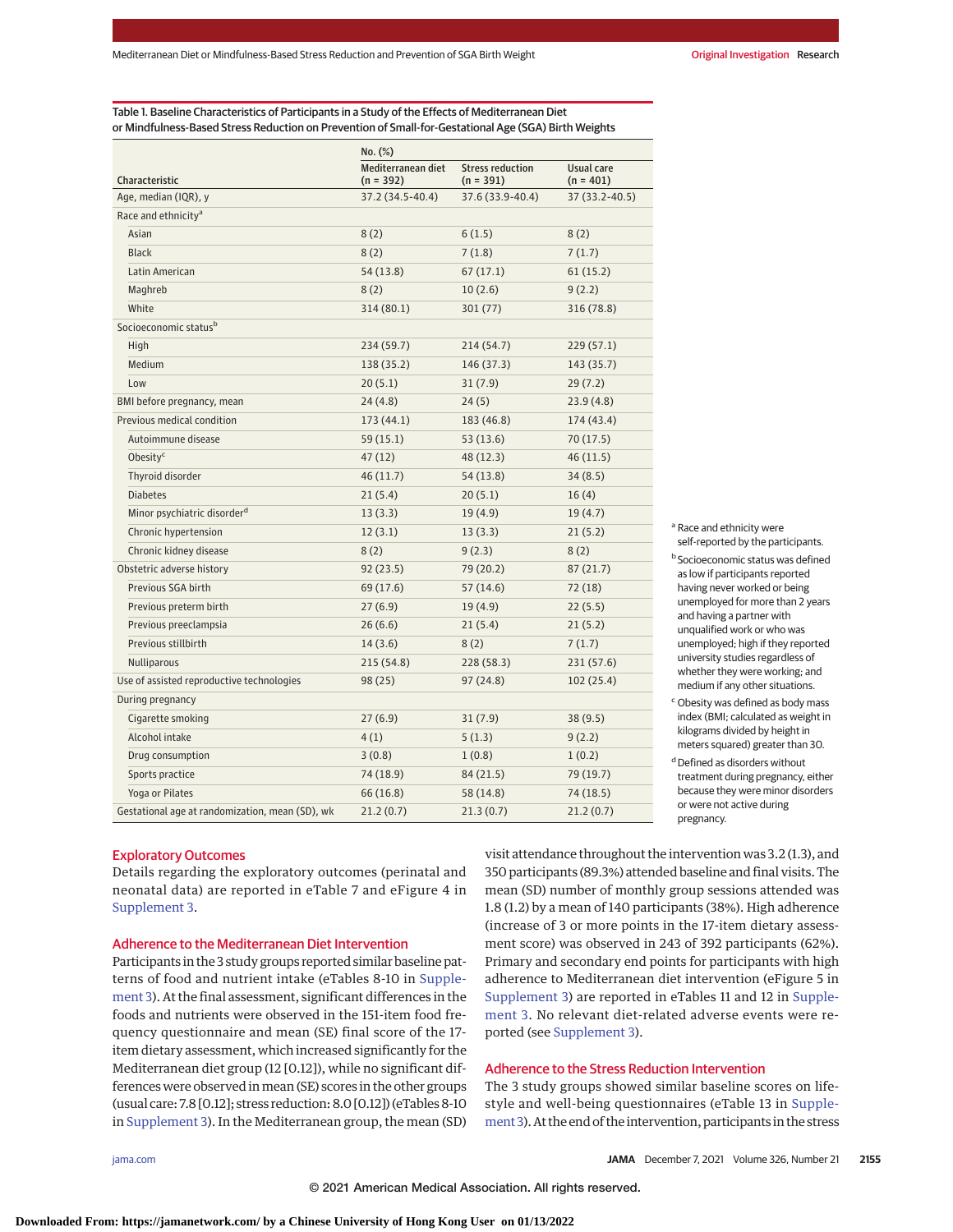Table 2. End Points According to Trial Group in a Study of the Effects of Mediterranean Diet or Mindfulness-Based Stress Reduction on Prevention of Small-for-Gestational Age (SGA) Birth Weights

|                                                                               | No. (%)               |                            | Mediterranean diet vs usual care |                                    | Stress reduction vs usual care |                                    |                        |
|-------------------------------------------------------------------------------|-----------------------|----------------------------|----------------------------------|------------------------------------|--------------------------------|------------------------------------|------------------------|
| Outcome                                                                       | Mediterranean<br>diet | <b>Stress</b><br>reduction | Usual care                       | <b>Risk difference</b><br>(95% CI) | $P$ value <sup>a</sup>         | <b>Risk difference</b><br>(95% CI) | $P$ value <sup>a</sup> |
| Primary end point                                                             |                       |                            |                                  |                                    |                                |                                    |                        |
| <b>SGA</b>                                                                    | 55(14)                | 61(15.6)                   | 88 (21.9)                        | $-7.9$ ( $-13.6$ to $-2.6$ )       | .004                           | $-6.3$ ( $-11.8$ to $-0.9$ )       | .02                    |
| Secondary composite end point                                                 |                       |                            |                                  |                                    |                                |                                    |                        |
| Adverse perinatal outcome <sup>b</sup>                                        | 73(18.6)              | 76 (19.5)                  | 105(26.2)                        | $-7.6$ ( $-13.4$ to $-1.8$ )       | .01                            | $-6.8$ ( $-12.6$ to $-0.3$ )       | .02                    |
| Preterm birth                                                                 | 24(6.1)               | 26(6.7)                    | 29(7.3)                          | $-1.1$ ( $-4.6$ to 2.4)            | .53                            | $-0.6$ ( $-4.1$ to 3.0)            | .75                    |
| Preeclampsia                                                                  | 22(5.6)               | 24(6.2)                    | 37(9.3)                          | $-3.6$ ( $-7.3$ to 0.0)            | .05                            | $-3.1$ ( $-6.8$ to 0.6)            | .11                    |
| Severe SGA                                                                    | 20(5.1)               | 19(4.9)                    | 39(9.8)                          | $-4.7$ ( $-8.3$ to $-1.0$ )        | .01                            | $-4.9$ ( $-8.5$ to $-1.3$ )        | .01                    |
| Perinatal death                                                               | $\Omega$              | 1(0.3)                     | 6(1.5)                           | $-1.5$ ( $-2.7$ to $-0.3$ )        | .03                            | $-1.2$ ( $-2.5$ to 0.1)            | .12                    |
| Neonatal metabolic acidosis <sup>c</sup>                                      | 25(6.5)               | 26(6.8)                    | 30(7.7)                          | $-1.2$ ( $-4.9$ to 2.4)            | .50                            | $-0.9$ ( $-4.6$ to 2.8)            | .64                    |
| Major neonatal morbidity                                                      | 9(2.3)                | 6(1.5)                     | 8(2)                             | $0.3$ (-1.7 to 2.3)                | .78                            | $-0.5$ ( $-2.3$ to 1.4)            | .62                    |
| Combination end point                                                         |                       |                            |                                  |                                    |                                |                                    |                        |
| Severe SGA and/or preeclampsia                                                | 37(9.4)               | 38(9.7)                    | 69 (17.2)                        | $-7.8$ ( $-12.5$ to $-3.1$ )       | .002                           | $-7.5$ ( $-12.2$ to $-2.8$ )       | .002                   |
| Severe SGA and/or preeclampsia<br>and/or perinatal death                      | 37(9.4)               | 38(9.7)                    | 70(17.5)                         | $-8.1(-12.8$ to $-3.4)$            | .001                           | $-7.8$ ( $-12.5$ to $-3.0$ )       | .002                   |
| Severe SGA and/or preeclampsia<br>and/or perinatal death and/or preterm birth | 55 (14.0)             | 55(14.1)                   | 86(21.5)                         | $-7.5$ ( $-12.8$ to $-2.2$ )       | .007                           | $-7.4$ ( $-12.7$ to $-2.1$ )       | .007                   |

<sup>a</sup> P values refer to logistic regression analysis.

b Missing data of 2 pregnancies (1 in the usual care group and 1 in the stress reduction group), imputed just for primary end point (n = 1182 [400 in the usual care group and 390 in the stress reduction group]).

<sup>c</sup> Data available for 1156 pregnancies (389 in the usual care group, 386 in the Mediterranean diet group, and 381 in the stress reduction group).

reduction group had significantly lower anxiety scores (mean [SE] STAI anxiety score, 12.6 [0.34]; mean [SE] STAI personality score, 13.7 [0.3]; eTable 13 in [Supplement 3\)](https://jamanetwork.com/journals/jama/fullarticle/10.1001/jama.2021.20178?utm_campaign=articlePDF%26utm_medium=articlePDFlink%26utm_source=articlePDF%26utm_content=jama.2021.20178) and significantly higher mean (SE) scores on the well-being and mindful state-related questionnaires (WHO Five Well Being Index score, 67.2 [0.71]; FFMQ observation score, 27.7 [0.29]; FFMQ description score, 32.7 [0.24]; FFMQ awareness score, 30.8 [0.33]; FFMQ nonjudgmental score, 31.3 [0.25]; FFMQ nonreactivity score, 25 [0.22]; eTable 13 in [Supplement 3\)](https://jamanetwork.com/journals/jama/fullarticle/10.1001/jama.2021.20178?utm_campaign=articlePDF%26utm_medium=articlePDFlink%26utm_source=articlePDF%26utm_content=jama.2021.20178) compared with the usual care group. The median (IQR) number of sessions attended was 6 (1-7). High adherence to the stress reduction intervention was recorded in 198 of 391 participants (50.6%). Primary and secondary end points for participants with high adherence to the stress reduction intervention (eFigure 5 in [Supplement 3\)](https://jamanetwork.com/journals/jama/fullarticle/10.1001/jama.2021.20178?utm_campaign=articlePDF%26utm_medium=articlePDFlink%26utm_source=articlePDF%26utm_content=jama.2021.20178) are reported in eTable 11 in [Supplement 3.](https://jamanetwork.com/journals/jama/fullarticle/10.1001/jama.2021.20178?utm_campaign=articlePDF%26utm_medium=articlePDFlink%26utm_source=articlePDF%26utm_content=jama.2021.20178) No relevant mindfulness-related adverse event was reported (see [Supplement 3\)](https://jamanetwork.com/journals/jama/fullarticle/10.1001/jama.2021.20178?utm_campaign=articlePDF%26utm_medium=articlePDFlink%26utm_source=articlePDF%26utm_content=jama.2021.20178).

### Biological Effects of the Interventions

Baseline levels of blood biomarkers of walnuts and urinary biomarkers of extra-virgin olive oil intake in 434 participants were similar in all study groups but were significantly increased by the end of the intervention in the Mediterranean diet group (eg, mean [SE] α-linolenic acid of 0.53 [0.02], mean [SE] hydroxytyrosol of 1.75 [0.23]) compared with the same group at baseline and with the usual care group, as reported in eTable 14 and eFigures 6 to 8 in [Supplement 3.](https://jamanetwork.com/journals/jama/fullarticle/10.1001/jama.2021.20178?utm_campaign=articlePDF%26utm_medium=articlePDFlink%26utm_source=articlePDF%26utm_content=jama.2021.20178)

The baseline 24-hour urinary cortisone/cortisol ratio in 162 participants was similar in all groups but was significantly increased at the end of the intervention in the stress reduction group (mean [SD] of 1.83 [0.1]) compared with the same group at baseline and with the usual care group, as shown in eTable 14 and eFigure 9 in [Supplement 3.](https://jamanetwork.com/journals/jama/fullarticle/10.1001/jama.2021.20178?utm_campaign=articlePDF%26utm_medium=articlePDFlink%26utm_source=articlePDF%26utm_content=jama.2021.20178)

# **Discussion**

In this randomized clinical trial that involved pregnant individuals at high risk for delivering newborns SGA, interventions based on Mediterranean diet or stress reduction, compared with usual pregnancy care, were associated with a reduction in the percentage of newborns who were born SGA, defined as birth weight below the 10th percentile.

Most studies on nutritional strategies in high-income settings have failed to show effects on SGA. A 2018 review<sup>24</sup> identified 70 randomized trials evaluating omega-3 addition in pregnancy that showed little or no difference in frequency of SGA. A substantial number of studies have evaluated associations between dietary patterns and birth weight,<sup>3</sup> but only a few were randomized trials. A clinical trial<sup>25</sup> of 290 healthy pregnancies reported that a cholesterol-lowering diet resulted in similar percentages of SGA as control participants. More recently, 2 randomized trials evaluated the effects of a supervised Mediterranean diet intervention on pregnancy outcomes.<sup>8,9</sup> The Esteem trial<sup>8</sup> used a Mediterranean diet from 18 weeks' gestation in 1252 pregnant individuals with obesity, chronic hypertension, or hypertriglyceridemia, observing no differences in SGA. The percentages of participants with BMI greater than 30 was 69.5% compared with 12% in the present study. The St Carlos trial<sup>9</sup> evaluated the effects of Mediterranean diet on gestational diabetes in 874 low-risk participants with a low BMI from 8 to 12 weeks' gestation. A 2019 subanalysis of this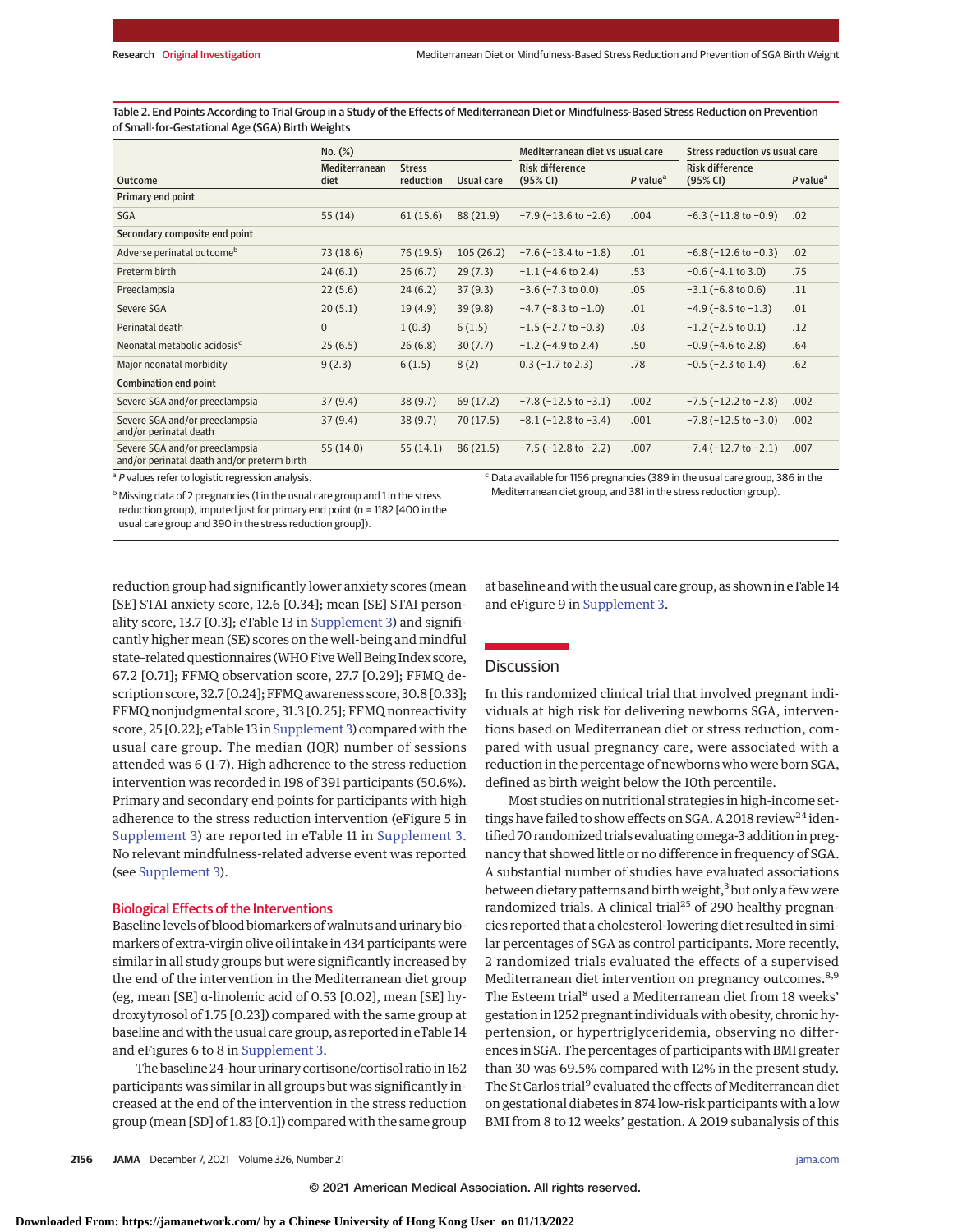### Figure 2. Scatterplots of Birth Weight vs Gestational Age at Delivery in Each Study Group With Jitter Random Noise to Avoid Overlaps



Lines indicate the 10th birth weight percentile. For each study group, vertical box plot represents birth weight and horizontal box plot, gestational age at delivery. For each box plot, lines in the middle indicate the median; box ends, IQR; whiskers, values within 1.5× the IQR; and dots, values beyond the whiskers.

study<sup>10</sup> reported a statistically significant reduction in SGA (1.2% vs 5.7% in control participants; *P* < .001). Some differences may explain the positive findings of the present study in comparison with others. First, it was designed and powered to address a difference in SGA and conducted in individuals at risk. Second, it used a structured and supervised Mediterranean diet intervention that was associated with significant changes in objective biomarkers of olive oil and walnut intake. Mediterranean diet pattern has been associated with antioxidative and anti-inflammatory properties.<sup>26,27</sup> Because SGA is associated with increased placental inflammation, oxidative stress, and aging, the results might be biologically related to the effects of the Mediterranean diet. Third, the study sample was predominantly composed of White individuals with low BMI and middle to high socioeconomic status, who may respond to the intervention tested while others do not.

To our knowledge, this is the first evidence that a cognitive intervention might improve pregnancy outcomes. Stress reduction is a plausible mechanism for the study findings. Maternal stress levels have been associated with increased SGA28 and higher levels of cortisol and proinflammatory cytokines.<sup>29</sup> Increased inflammation, oxidative stress, and placental aging are pathogenic mechanisms involved in SGA.<sup>5</sup> In-line with previous studies in pregnant<sup>30</sup> and nonpregnant adults,  $31,32$  the stress reduction program was associated with improvements in anxiety and well-being scales and with increased estimated activity of a cortisol-deactivating enzyme compared with the other study groups.

SGA is considered a surrogate of fetal growth restriction and is a key target of global health policies. It is associated with stillbirth<sup>1</sup> and neonatal mortality and has neurologic<sup>33</sup> and cardiometabolic<sup>34</sup> long-term consequences into infancy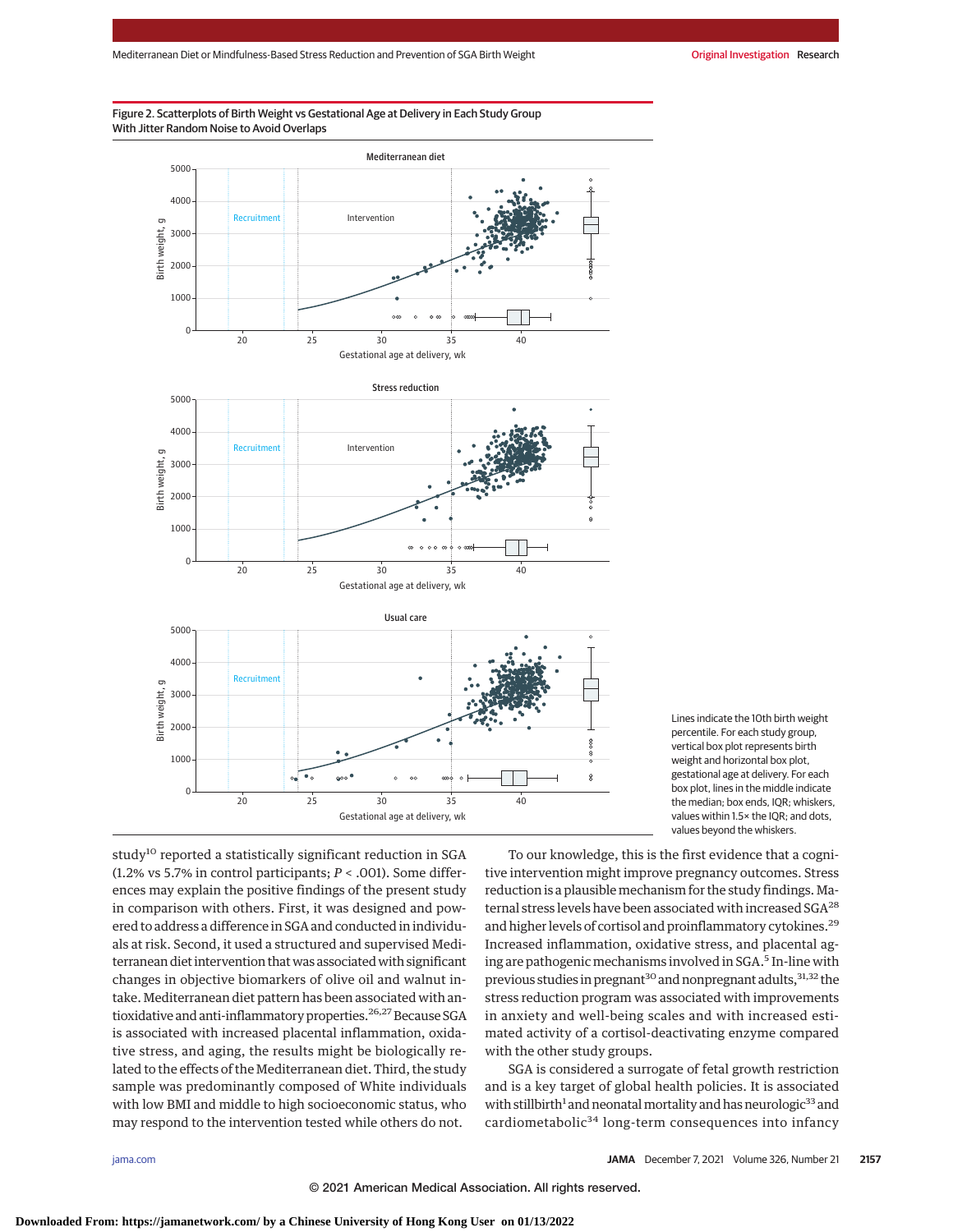and adulthood. Additionally, severe SGA (ie, birth weight below the third percentile), which has been estimated to account for approximately two-thirds of all fetal deaths<sup>35</sup> among growth-restricted newborns, was reduced in this study. In the long term, a mean 100-g increase in birth weight as observed in this study has been associated with a 7% reduction in the likelihood of developing diabetes during adulthood.<sup>36</sup> Mediterranean diet and stress reduction were also associated with a significant decrease in the composite adverse outcome that included the main obstetric complications (ie, preeclampsia, preterm birth, and stillbirth).<sup>37</sup> The study was not powered to detect differences in the individual components of the composite adverse outcome.

#### Limitations

The study has several limitations. First, the biological basis of the study hypotheses and results is speculative. Second, the effect size in the control group was smaller than anticipated. Third, there were some baseline imbalances in prognostic characteristics. There is the potential that the findings, in part, reflect a relatively worse outcome in the control group rather than beneficial effects in the intervention groups; however, the prognostic direction of the imbalances was not consistent. Fourth, the excess number of early births in the control group clustered extremely early in the intervention period, raising a question of whether the observed differences were due to the intervention or represent a chance outcome.

Fifth, cross-effects may have occurred between the intervention groups: a healthier diet may have improved mental well-being and vice versa. However, changes in oil metabolites were small in the stress reduction group and changes in anxiety/well-being levels were small in the Mediterranean diet group. Sixth, there was a lack of an attention control to ensure that control participants had the same number of visits and same amount of personal interaction as the intervention groups. Seventh, there were small differences in the number of participants responding to well-being questionnaires that may have caused attrition bias.

Eighth, the study was conducted in individuals with highrisk pregnancies and the interventions started in midpregnancy. Further research is required to ascertain the effects of these interventions in all pregnant individuals and starting earlier in pregnancy. Ninth, the study was conducted in a high-resource setting, and the findings may not be replicable in other settings. Tenth, the population had a low proportion of obesity, gestational diabetes, and large-forgestational-age newborns. As suggested by this and previous studies,  $24,38$  the interventions tested might not be effective in patients with obesity or metabolic conditions.

In aggregate, given these limitations these findings should be considered preliminary unless and until they are replicated, including in more diverse populations.

# **Conclusions**

In this randomized trial conducted at a single institution in Spain, treating pregnant individuals at high risk for SGA with structured Mediterranean diet or with mindfulness-based stress reduction, compared with usual care, significantly reduced the percentage of newborns with birth weight below the 10th percentile. Due to important study limitations, these findings should be considered preliminary and require replication, as well as assessment in additional patient populations, before concluding that these treatments should be recommended to patients.

#### ARTICLE INFORMATION

#### **Accepted for Publication:** October 22, 2021.

**Author Affiliations:** BCNatal Fetal Medicine Research Center (Hospital Clínic and Hospital Sant Joan de Déu), University of Barcelona, Institut d'Investigacions Biomèdiques August Pi i Sunyer (IDIBAPS), Barcelona, Spain (Crovetto, Crispi, Gratacós); Centre for Biomedical Research on Rare Diseases (CIBER-ER), Madrid, Spain (Crovetto, Crispi, Gratacós); Centro de Investigación Biomédica en Red de Fisiopatología de la Obesidad y Nutrición (CIBERON), Instituto de Salud Carlos III, Madrid, Spain (Casas, Estruch); Department of Internal Medicine Hospital Clinic, IDIBAPS, University of Barcelona, Barcelona, Spain (Casas, Estruch); Instituto esMindfulness, Barcelona, Spain (Martín-Asuero); Cardiovascular Institute, Hospital Clínic, IDIBAPS, Universitat Autònoma de Barcelona, Barcelona, Spain (Borràs); Centro de Investigación Biomédica en Red de Salud Mental (CIBERSAM), Instituto de Salud Carlos III, Madrid, Spain (Borràs, Vieta); Department of Psychiatry and Psychology, Hospital Clinic, Neuroscience Institute, IDIBAPS, University of Barcelona, Barcelona, Spain (Vieta).

**Author Contributions:** Drs Crovetto and Gratacós had full access to all of the data in the study and take responsibility for the integrity of the data and the accuracy of the data analysis. Drs Crovetto and Crispi contributed equally. Concept and design: Crovetto, Crispi, Martín-Asuero, Vieta, Estruch, Gratacós. Acquisition, analysis, or interpretation of data: Crovetto, Crispi, Casas, Martín-Asuero, Borràs, Estruch, Gratacós. Drafting of the manuscript: Crovetto, Crispi, Vieta, Gratacós. Critical revision of the manuscript for important intellectual content: All authors. Statistical analysis: Crovetto, Borràs, Estruch. Obtained funding: Gratacós. Administrative, technical, or material support: Crovetto, Martín-Asuero, Estruch. Supervision: Crovetto, Crispi, Borràs, Vieta, Estruch, Gratacós. Other - responsible for the Mediterranean diet program: Casas. Other - responsible for the mindfulness-based stress reduction program: Martín-Asuero. **Conflict of Interest Disclosures:** Dr Crovetto reported receiving personal fees from Centro de Investigaciones Biomédicas en Red sobre Enfermedades Raras for support for investigation

(until July 2019) during the conduct of the study. Dr Crispi reported receiving grants from Hospital Clinic/Institut d'Investigacions Biomèdiques August Pi i Sunyer La Caixa foundation, Cerebra foundation,

and Agència de Gestió d'Ajudes Universitaries i de Investigació (AGAUR) during the conduct of the study. Dr Martín-Asuero reported receiving grants from La Caixa during the conduct of the study and book royalties from Editorial Planeta and Méderic Ediciones, nonfinancial support from Soc Andorrana Ciencias, and personal fees from Instituto Guttmann and Technology Centre of Catalonia outside the submitted work and being the founder and owner of Instituto esMindfulness SL. Dr Borràs reported receiving personal fees from Fundació Privada per a la Recerca i la Docència Sant Joan de Déu during the conduct of the study. Dr Vieta reported receiving personal fees from Abbott, Allergan, Angelini, Sage, and Sanofi; and grants from Dainippon Sumitomo, Ferrer (money paid to his institution but no payment made as yet), and Janssen (money paid to his institution for trials on esketamine, JNJ-42165279, and MIJ821); and serving on advisory boards for and receiving personal fees from Lundbeck outside the submitted work. Dr Estruch reported receiving personal fees from Cerveza y salud, Fundación Dieta Mediterranea, Pernaud-Ricard, Instituto Cervantes, and nonfinancial support from Fundación de Investigación Sobre el Vino y Nutrición and Brewers of Europe; and grants from Grand Fountain Laboratories, Uriach Laboratories, Instituto de Salud Carlos III, EIT Digital, and JPI outside the submitted work. Dr Gratacós reported receiving grants from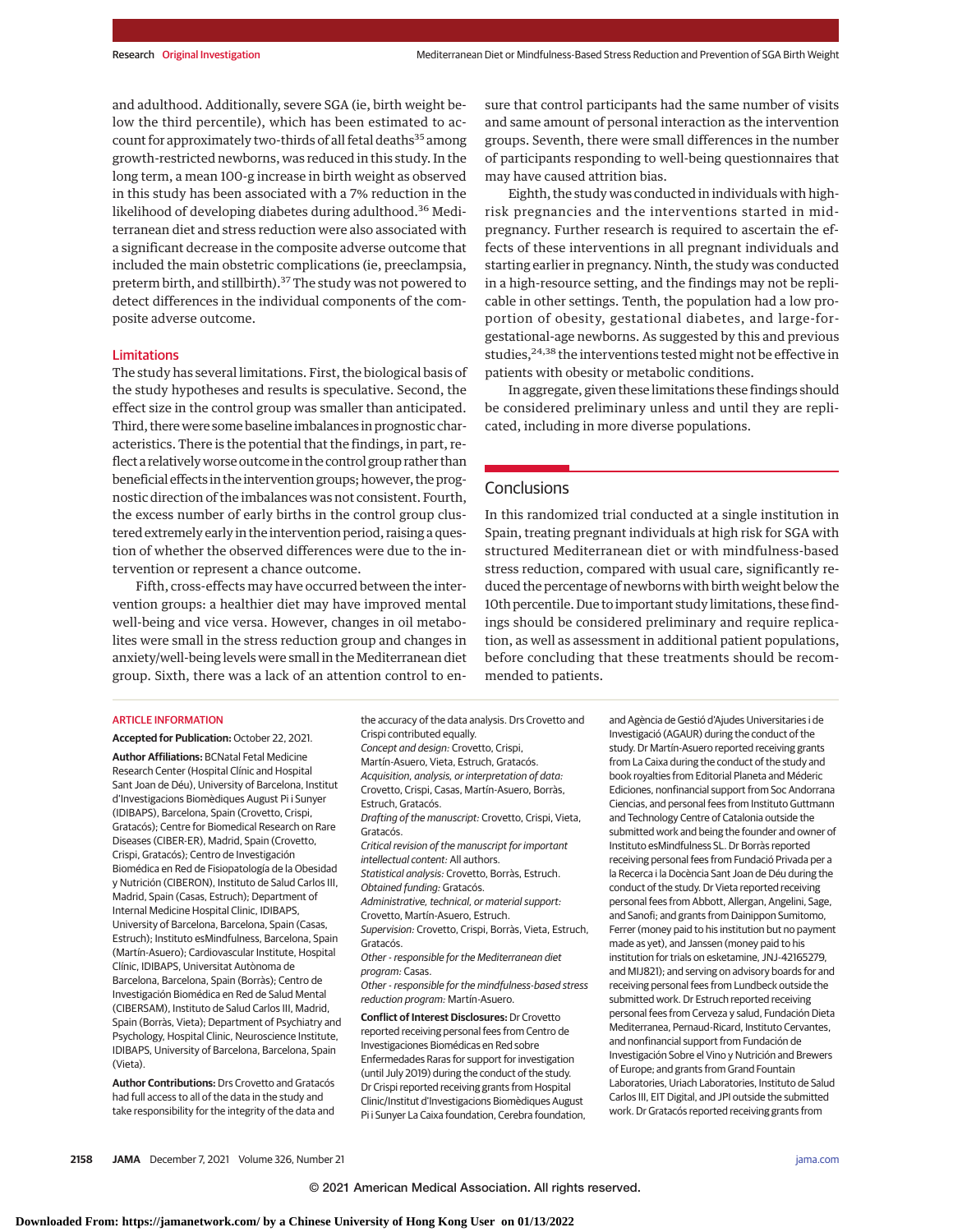CaixaResearch (LCF/PR/GN18/10310003), Cerebra Foundation for the Brain Injured Child, and AGAUR Catalonia government (2017 SGR No. 1531) during the conduct of the study and book royalties from Columna Edicions and Editorial Medica Panamericana and grants from Roche Diagnostics International (paid to his institution) outside the submitted work. No other disclosures were reported.

**Funding/Support:** The project was partially funded by a grant from "La Caixa" Foundation (LCF/PR/GN18/10310003); Cerebra Foundation for the Brain Injured Child (Carmarthen, Wales, UK); AGAUR under grant 2017 SGR No. 1531. Dr Crovetto has received support from Centro de Investigaciones Biomédicas en Red sobre Enfermedades Raras (CIBERER). Dr Nakaki has received support from a fellowship from "La Caixa" Foundation, Doctoral INPhINIT Retaining fellowship (LCF/BQ/DR19/11740018).

**Role of the Funder/Sponsor:** The funders had no role in the design and conduct of the study; collection, management, analysis, and interpretation of the data; preparation, review, or approval of the manuscript; and decision to submit the manuscript for publication.

**Group Information:** The IMPACT BCN Trial Investigators appear in [Supplement 4.](https://jamanetwork.com/journals/jama/fullarticle/10.1001/jama.2021.20178?utm_campaign=articlePDF%26utm_medium=articlePDFlink%26utm_source=articlePDF%26utm_content=jama.2021.20178)

**Data Sharing Statement:** See [Supplement 5.](https://jamanetwork.com/journals/jama/fullarticle/10.1001/jama.2021.20178?utm_campaign=articlePDF%26utm_medium=articlePDFlink%26utm_source=articlePDF%26utm_content=jama.2021.20178)

**Additional Contributions:** We thank the study participants for their personal time and commitment to this trial. We also thank all the medical staff, residents, midwives, and nurses of BCNatal, especially Laura Segales, BsC; Marta Dacal, MsC; Maria Laura Boutet, MD; Annachiara Basso, MD; Marta Larroya, MD; Marta Camacho, MD; Marta Garcia, MsC; Mireia Pascual, APRN; and Alba Camacho, APRN (BCNatal Fetal Medicine Research Center, Barcelona, Spain), for their support in the recruitment, interventions, and data collection of the trial; Carlos Galante, MsC (Department of Internal Medicine, Hospital Clinic, Barcelona, Spain, Barcelona, Spain), for his support in the Mediterranean diet intervention; Georgina Badosa, MsC; Amaia Helguera, BsC; and Sylvia Comas, MsC (Instituto esMindfulness, Barcelona, Spain), for their support in the stress reduction intervention; and Julian Lozano-Castellón, MsC; Anallely López-Yerena, MsC; Inés Domínguez-López, BsC; and Maria Marhuenda-Muñoz, MsC (School of Pharmacy and Food Sciences, University of Barcelona, Barcelona, Spain), for their support in the biomarkers analysis of Mediterranean diet compliance. We thank the Clinic-IDIBAPS Biobank for valuable management of samples. Laura Segales, Marta Dacal, Marta Garcia, Mireia Pascual, Alba Camacho, Carlos Galante, Georgina Badosa, Amaia Helguera, Sylvia Comas, Julian Lozano-Castellón, Anallely López-Yerena, Inés Domínguez-López, and Maria Marhuenda-Muñoz received economic compensation for their role in the study. Additionally, the members of the IMPACT BCN Trial Investigators group made the following contributions: C. Paules, A. Nakaki, K. Vellvé, and G. Casu were directly involved in participant recruitment and data collection; S. Castro-Barquero and T. Freita were dietitians involved in the Mediterranean diet program; A. M. Ruiz-León and R. M. Lamuela-Raventós were responsible for the analysis of fatty acids and hydroxytyrosol metabolites; M. T. Oller-Guzmán was a mindfulness-based stress reduction instructor who led several groups; A. Martínez-Aràn and I. Morilla

were psychologists involved in the stress reduction program; A. Gomez-Gomez and O. J. Pozo were responsible for the analysis of the 24-hour urinary cortisone/cortisol ratio; M. C. Collado and M. Selma-Royo contributed to the analysis and interpretation of the biological effects of the interventions; M. Domenech helped to implement the Mediterranean diet program; A. Arranz was responsible for the postnatal follow-up; F. Figueras contributed to the study design and manuscript writing, and supervised the statistical analysis.

#### **REFERENCES**

**1**. Gardosi J, Madurasinghe V, Williams M, Malik A, Francis A. Maternal and fetal risk factors for stillbirth: population based study. BMJ. 2013;346: f108. doi[:10.1136/bmj.f108](https://dx.doi.org/10.1136/bmj.f108)

**2**. Sacchi C, Marino C, Nosarti C, Vieno A, Visentin S, Simonelli A. Association of intrauterine growth restriction and small for gestational age status with childhood cognitive outcomes: a systematic review and meta-analysis.JAMA Pediatr. 2020;174(8):772- 781. doi[:10.1001/jamapediatrics.2020.1097](https://jamanetwork.com/journals/jama/fullarticle/10.1001/jamapediatrics.2020.1097?utm_campaign=articlePDF%26utm_medium=articlePDFlink%26utm_source=articlePDF%26utm_content=jama.2021.20178)

**3**. Raghavan R, Dreibelbis C, Kingshipp BL, et al. Dietary patterns before and during pregnancy and birth outcomes: a systematic review. Am J Clin Nutr. 2019;109(suppl\_7):s729-s756. doi[:10.1093/ajcn/](https://dx.doi.org/10.1093/ajcn/nqy353) [nqy353](https://dx.doi.org/10.1093/ajcn/nqy353)

**4**. Traylor CS, Johnson JD, Kimmel MC, Manuck TA. Effects of psychological stress on adverse pregnancy outcomes and nonpharmacologic approaches for reduction: an expert review. Am J Obstet Gynecol MFM. 2020;2(4):100229. doi[:10.](https://dx.doi.org/10.1016/j.ajogmf.2020.100229) [1016/j.ajogmf.2020.100229](https://dx.doi.org/10.1016/j.ajogmf.2020.100229)

**5**. Burton GJ, Jauniaux E. Pathophysiology of placental-derived fetal growth restriction. Am J Obstet Gynecol. 2018;218(2S):s745-s761. doi[:10.](https://dx.doi.org/10.1016/j.ajog.2017.11.577) [1016/j.ajog.2017.11.577](https://dx.doi.org/10.1016/j.ajog.2017.11.577)

**6**. Estruch R, Ros E, Salas-Salvadó J, et al; PREDIMED Study Investigators. Primary prevention of cardiovascular disease with a Mediterranean diet supplemented with extra-virgin olive oil or nuts. N Engl J Med. 2018;378(25):e34. doi[:10.1056/](https://dx.doi.org/10.1056/NEJMoa1800389) [NEJMoa1800389](https://dx.doi.org/10.1056/NEJMoa1800389)

**7**. Valls-Pedret C, Sala-Vila A, Serra-Mir M, et al. Mediterranean diet and age-related cognitive decline: a randomized clinical trial. JAMA Intern Med. 2015;175(7):1094-1103. doi[:10.1001/jamainternmed.](https://jamanetwork.com/journals/jama/fullarticle/10.1001/jamainternmed.2015.1668?utm_campaign=articlePDF%26utm_medium=articlePDFlink%26utm_source=articlePDF%26utm_content=jama.2021.20178) [2015.1668](https://jamanetwork.com/journals/jama/fullarticle/10.1001/jamainternmed.2015.1668?utm_campaign=articlePDF%26utm_medium=articlePDFlink%26utm_source=articlePDF%26utm_content=jama.2021.20178)

**8**. H Al Wattar B, Dodds J, Placzek A, et al; ESTEEM study group. Mediterranean-style diet in pregnant women with metabolic risk factors (ESTEEM): a pragmatic multicentre randomised trial. PLoS Med. 2019;16(7):e1002857. doi[:10.1371/journal.pmed.](https://dx.doi.org/10.1371/journal.pmed.1002857) [1002857](https://dx.doi.org/10.1371/journal.pmed.1002857)

**9**. Assaf-Balut C, García de la Torre N, Durán A, et al. A Mediterranean diet with additional extra virgin olive oil and pistachios reduces the incidence of gestational diabetes mellitus (GDM): a randomized controlled trial: the St. Carlos GDM Prevention Study. PLoS One. 2017;12(10):e0185873. doi[:10.1371/journal.pone.0185873](https://dx.doi.org/10.1371/journal.pone.0185873)

**10**. Assaf-Balut C, García de la Torre N, Duran A, et al. A Mediterranean diet with an enhanced consumption of extra virgin olive oil and pistachios improves pregnancy outcomes in women without gestational diabetes mellitus: a sub-analysis of the St. Carlos Gestational Diabetes Mellitus Prevention Study. Ann Nutr Metab. 2019;74(1):69-79. doi[:10.](https://dx.doi.org/10.1159/000495793) [1159/000495793](https://dx.doi.org/10.1159/000495793)

**11**. Dossett ML, Fricchione GL, Benson H. A new era for mind-body medicine. N Engl J Med. 2020;382 (15):1390-1391. doi[:10.1056/NEJMp1917461](https://dx.doi.org/10.1056/NEJMp1917461)

**12**. Ludwig DS, Kabat-Zinn J. Mindfulness in medicine.JAMA. 2008;300(11):1350-1352. doi[:10.](https://jamanetwork.com/journals/jama/fullarticle/10.1001/jama.300.11.1350?utm_campaign=articlePDF%26utm_medium=articlePDFlink%26utm_source=articlePDF%26utm_content=jama.2021.20178) [1001/jama.300.11.1350](https://jamanetwork.com/journals/jama/fullarticle/10.1001/jama.300.11.1350?utm_campaign=articlePDF%26utm_medium=articlePDFlink%26utm_source=articlePDF%26utm_content=jama.2021.20178)

**13**. Hofmann SG, Sawyer AT, Witt AA, Oh D. The effect of mindfulness-based therapy on anxiety and depression: a meta-analytic review. J Consult Clin Psychol. 2010;78(2):169-183. doi[:10.1037/a0018555](https://dx.doi.org/10.1037/a0018555)

**14**. Dhillon A, Sparkes E, Duarte RV.

Mindfulness-based interventions during pregnancy: a systematic review and meta-analysis. Mindfulness (N Y). 2017;8(6):1421-1437. doi[:10.1007/s12671-017-](https://dx.doi.org/10.1007/s12671-017-0726-x) [0726-x](https://dx.doi.org/10.1007/s12671-017-0726-x)

**15**. The investigation and management of the small for gestational age fetus. Royal College of Obstetricians and Gynaecologists. Updated January 2014. Accessed November 11, 2021. [https://www.](https://www.rcog.org.uk/globalassets/documents/guidelines/gtg_31.pdf) [rcog.org.uk/globalassets/documents/guidelines/](https://www.rcog.org.uk/globalassets/documents/guidelines/gtg_31.pdf) [gtg\\_31.pdf](https://www.rcog.org.uk/globalassets/documents/guidelines/gtg_31.pdf)

**16**. Crovetto F, Crispi F, Borras R, et al. Mediterranean diet, mindfulness-based stress reduction and usual care during pregnancy for reducing fetal growth restriction and adverse perinatal outcomes: IMPACT BCN (improving mothers for a better prenatal care trial Barcelona): a study protocol for a randomized controlled trial. Trials. 2021;22(1):362. doi[:10.1186/s13063-021-](https://dx.doi.org/10.1186/s13063-021-05309-2) [05309-2](https://dx.doi.org/10.1186/s13063-021-05309-2)

**17**. Juton C, Castro-Barquero S, Casas R, et al. Reliability and concurrent and construct validity of a food frequency questionnaire for pregnant women at high risk to develop fetal growth restriction. Nutrients. 2021;13(5):1629. doi[:10.3390/nu13051629](https://dx.doi.org/10.3390/nu13051629)

**18**. Goyal M, Singh S, Sibinga EM, et al. Meditation programs for psychological stress and well-being: a systematic review and meta-analysis. JAMA Intern Med. 2014;174(3):357-368. doi[:10.1001/](https://jamanetwork.com/journals/jama/fullarticle/10.1001/jamainternmed.2013.13018?utm_campaign=articlePDF%26utm_medium=articlePDFlink%26utm_source=articlePDF%26utm_content=jama.2021.20178) [jamainternmed.2013.13018](https://jamanetwork.com/journals/jama/fullarticle/10.1001/jamainternmed.2013.13018?utm_campaign=articlePDF%26utm_medium=articlePDFlink%26utm_source=articlePDF%26utm_content=jama.2021.20178)

**19**. American College of Obstetricians and Gynecologists' Committee on Practice Bulletins—Obstetrics and the Society forMaternal-FetalMedicin. ACOG practice bulletin No. 204: fetal growth restriction. Obstet Gynecol. 2019;133(2):e97-e109. doi[:10.1097/AOG.](https://dx.doi.org/10.1097/AOG.0000000000003070) [0000000000003070](https://dx.doi.org/10.1097/AOG.0000000000003070)

**20**. Figueras F, Meler E, Iraola A, et al. Customized birthweight standards for a Spanish population. Eur J Obstet Gynecol Reprod Biol. 2008;136(1):20-24. doi[:10.1016/j.ejogrb.2006.12.015](https://dx.doi.org/10.1016/j.ejogrb.2006.12.015)

**21**. Ross S, Milne J, Dwinnell S, et al. Is it possible to estimate the minimal clinically important treatment effect needed to change practice in preterm birth prevention? results of an obstetrician survey used to support the design of a trial. BMC Med Res Methodol. 2012;12:31. doi[:10.1186/1471-2288-12-31](https://dx.doi.org/10.1186/1471-2288-12-31)

**22**. Bakalis S, Akolekar R, Gallo DM, Poon LC, Nicolaides KH. Umbilical and fetal middle cerebral artery Doppler at 30-34 weeks' gestation in the prediction of adverse perinatal outcome. Ultrasound Obstet Gynecol. 2015;45(4):409-420. doi[:10.1002/uog.14822](https://dx.doi.org/10.1002/uog.14822)

**23**. Miranda J, Triunfo S, Rodriguez-Lopez M, et al. Performance of third-trimester combined screening model for prediction of adverse perinatal outcome. Ultrasound Obstet Gynecol. 2017;50(3):353-360. doi[:10.1002/uog.17317](https://dx.doi.org/10.1002/uog.17317)